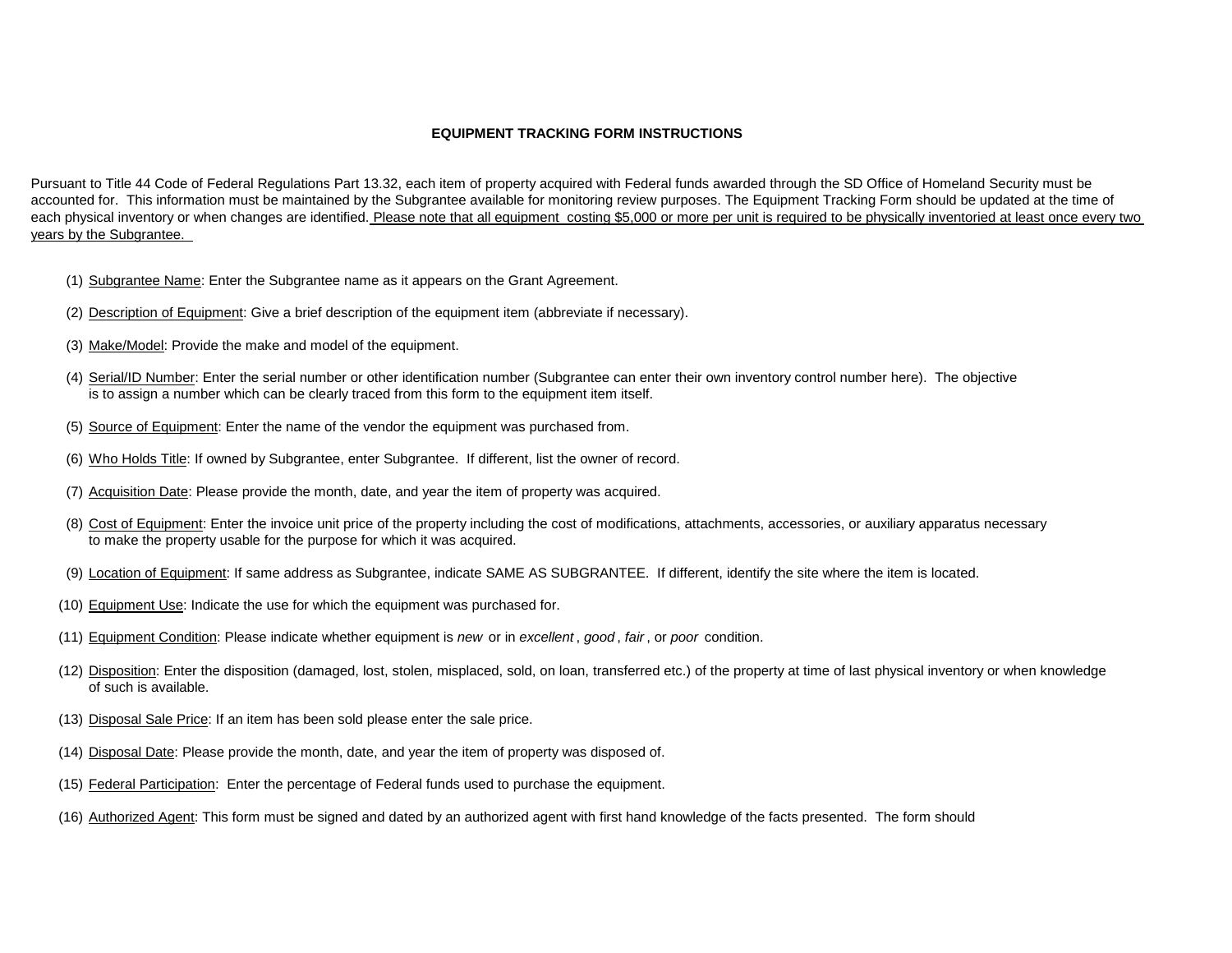## STATE OF SOUTH DAKOTA OFFICE OF HOMELAND SECURITY EQUIPMENT TRACKING FORM

(1) Subgrantee Name: XX County

| (2)<br>Description of Equipment         | (3)<br>Make/Model                                                                           | (4)<br>Serial or ID<br>Number | (5)<br>Source of<br>Equipment | (6)<br>Title   | (7)<br>Who Holds Acquisition<br>Date | (8)<br>Cost of<br>Equipment | (9)<br>Location of<br>Equipment              | (10)<br>Equipment<br>Use         | (11)<br>Equipment<br>Condition | (12)<br>Disposition | (13)<br>Disposal<br>Sale Price | (14)<br>Disposal/<br>Transfer<br>Date | (15)<br>Federal<br>Participation |
|-----------------------------------------|---------------------------------------------------------------------------------------------|-------------------------------|-------------------------------|----------------|--------------------------------------|-----------------------------|----------------------------------------------|----------------------------------|--------------------------------|---------------------|--------------------------------|---------------------------------------|----------------------------------|
| USAR ATV/UTV w/accessories &<br>trailer | 2011 Polaris Ranger 6X6                                                                     | 3V5198M89222                  | Mid America<br>Motoplex       | Subgrantee     | 03/10/11                             | \$30,000.00                 | Minnehaha<br>Emergency<br>Management         | Search & Rescue                  | Good                           | In Use              | <b>NA</b>                      | <b>NA</b>                             | 100%                             |
| Generator 50 KW                         | IPS 362495                                                                                  | 342733-1-1-0212               | Powersystems                  | City of Baltic | 05/21/12                             | \$24,999.00                 | <b>Baltic Fire Dept</b>                      | Backup power<br>source - shelter | Good                           | Transferred         | <b>NA</b>                      | 05/31/12                              | 86%                              |
| Mobile Data Terminal                    | Toughbook TB31                                                                              | 2BTYA46180                    | <b>Connecting Point</b>       | Subgrantee     | 04/01/10                             | \$5,555.00                  | Minnehaha<br><b>County Sherrif</b><br>Office | Mobile<br>connectivity           | Disposed                       | Sold                | \$500.00                       | 03/16/2014                            | 100%                             |
|                                         |                                                                                             |                               |                               |                |                                      |                             |                                              |                                  |                                |                     |                                |                                       |                                  |
|                                         |                                                                                             |                               |                               |                |                                      |                             |                                              |                                  |                                |                     |                                |                                       |                                  |
|                                         | Note: the above items are samples only and do not represent actual transactions or amounts. |                               |                               |                |                                      |                             |                                              |                                  |                                |                     |                                |                                       |                                  |
|                                         |                                                                                             |                               |                               |                |                                      |                             |                                              |                                  |                                |                     |                                |                                       |                                  |
|                                         |                                                                                             |                               |                               |                |                                      |                             |                                              |                                  |                                |                     |                                |                                       |                                  |
|                                         |                                                                                             |                               |                               |                |                                      |                             |                                              |                                  |                                |                     |                                |                                       |                                  |
|                                         |                                                                                             |                               |                               |                |                                      |                             |                                              |                                  |                                |                     |                                |                                       |                                  |
|                                         |                                                                                             |                               |                               |                |                                      |                             |                                              |                                  |                                |                     |                                |                                       |                                  |

*I CERTIFY THAT THE INFORMATION PROVIDED IS ACCURATE AND ALL EQUIPMENT HAS BEEN PHYSICALLY INSPECTED WITHIN THE LAST TWO YEARS IN ACCORDANCE WITH FEDERAL PROGRAM REQUIREMENTS, GRANT AGREEMENT, AND APPLICABLE STATE AND FEDERAL REGULATIONS.*

(16) SIGNATURE OF AUTHORIZED AGENT DATE